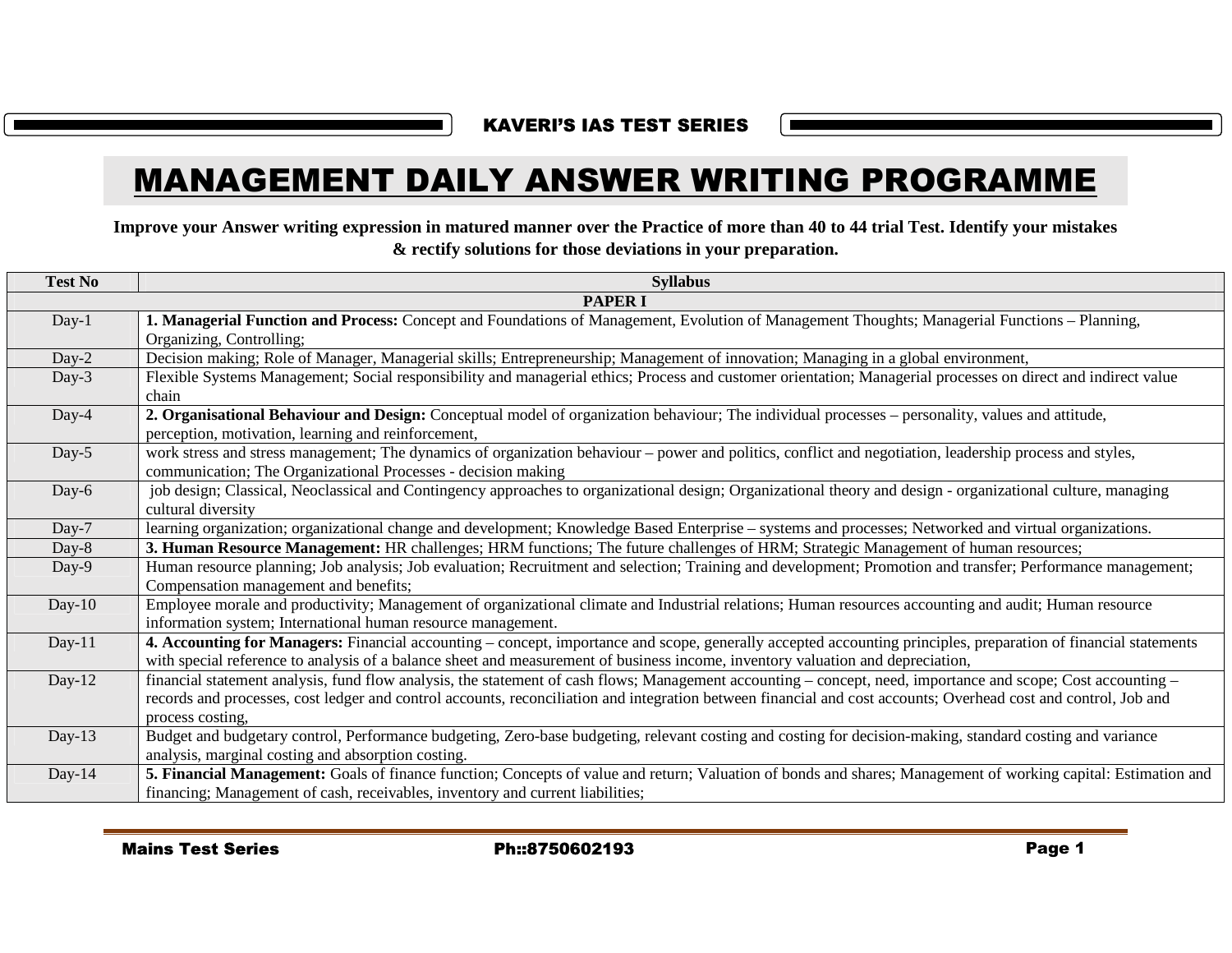# KAVERI'S IAS TEST SERIES

 $\blacksquare$ 

|           | <b>Mains Test Series</b><br>Ph::8750602193                                                                                                                                                                                                                                        | Page 2 |
|-----------|-----------------------------------------------------------------------------------------------------------------------------------------------------------------------------------------------------------------------------------------------------------------------------------|--------|
|           |                                                                                                                                                                                                                                                                                   |        |
| Day-31    | Indian planning system; Government policy concerning development of Backward areas/regions; The Responsibilities of the business as well as the Government to                                                                                                                     |        |
| Day-30    | Public Distribution System; Government control over price and distribution; Consumer Protection Act (CPA) and The Role of voluntary organizations in protecting<br>consumers' rights; New Industrial Policy of the Government: liberalization, deregulation and privatisation;    |        |
|           | India; Government's policy with regard to Small Scale Industries; Government clearances for establishing a new enterprise                                                                                                                                                         |        |
| Day-29    | 4. Government Business Interface: State participation in business, Interaction between Government, Business and different Chambers of Commerce and Industry in                                                                                                                    |        |
| Day-28    | DSS and RDBMS; Enterprise Resource Planning (ERP), Expert systems, e-Business architecture, e-Governance; Information systems planning, Flexibility in<br>information systems; User involvement; Evaluation of information systems.                                               |        |
| Day-27    | Systems development - Overview of systems and design; System development management life-cycle, Designing for online and distributed environments;<br>Implementation and control of project; Trends in information technology; Managing data resources - Organising data;         |        |
| Day-26    | 3. Management Information System: Conceptual foundations of information systems; Information theory; Information resource management; Types of<br>information systems;                                                                                                            |        |
| Day- $25$ | World class manufacturing; Project management concepts, R&D management, Management of service operations; Role and importance of materials management,<br>value analysis, make or buy decision; Inventory control, MRP; Waste management.                                         |        |
| Day-24    | Equipment replacement and maintenance; Production control; Supply chain management - vendor evaluation and audit; Quality management; Statistical process<br>control, Six Sigma; Flexibility and agility in manufacturing systems;                                                |        |
| Day-23    | 2. Production and Operations Management: Fundamentals of operations management; Organizing for production; Aggregate production planning, capacity<br>planning, plant design: process planning, plant size and scale of operations, Management of facilities; Line balancing;     |        |
| Day-22    | Chi-square and ANOVA, simple correlation and regression, time series and forecasting, decision theory, index numbers; Linear programming – problem<br>formulation, simplex method and graphical solution, sensitivity analysis.                                                   |        |
| $Day-21$  | inferential statistics sampling distributions, central limit theorem, hypothesis testing for differences between means and proportions, inference about population<br>variances,                                                                                                  |        |
| Day-20    | 1. Quantitative Techniques in Decision Making: Descriptive statistics - tabular, graphical and numerical methods, introduction to probability, discrete and<br>continuous probability distributions,                                                                              |        |
|           | <b>PAPER II</b>                                                                                                                                                                                                                                                                   |        |
| Day-19    | Integrated marketing communications; Building customer satisfaction, Value and retention; Services and non-profit marketing; Ethics in marketing; Consumer<br>protection; Internet marketing; Retail management; Customer relationship management; Concept of holistic marketing. |        |
| Day-18    | Analyzing competition; Analyzing consumer markets; Industrial buyer behaviour; Market research; Product strategy; Pricing strategies; Designing and managing<br>Marketing channels;                                                                                               |        |
| Day-17    | 6. Marketing Management: Concept, evolution and scope; Marketing strategy formulation and components of marketing plan; Segmenting and targeting the<br>market; Positioning and differentiating the market offering;                                                              |        |
| Day-16    | Capital and money markets: institutions and instruments; Leasing, hire purchase and venture capital; Regulation of capital market; Risk and return: portfolio theory;<br>CAPM; APT; Financial derivatives: option, futures, swap; Recent reforms in financial sector.             |        |
| Day- $15$ | Cost of capital; Capital budgeting; Financial and operating leverage; Design of capital structure: theories and practices; Shareholder value creation: dividend policy,<br>corporate financial policy and strategy, management of corporate distress and restructuring strategy;  |        |
|           |                                                                                                                                                                                                                                                                                   |        |